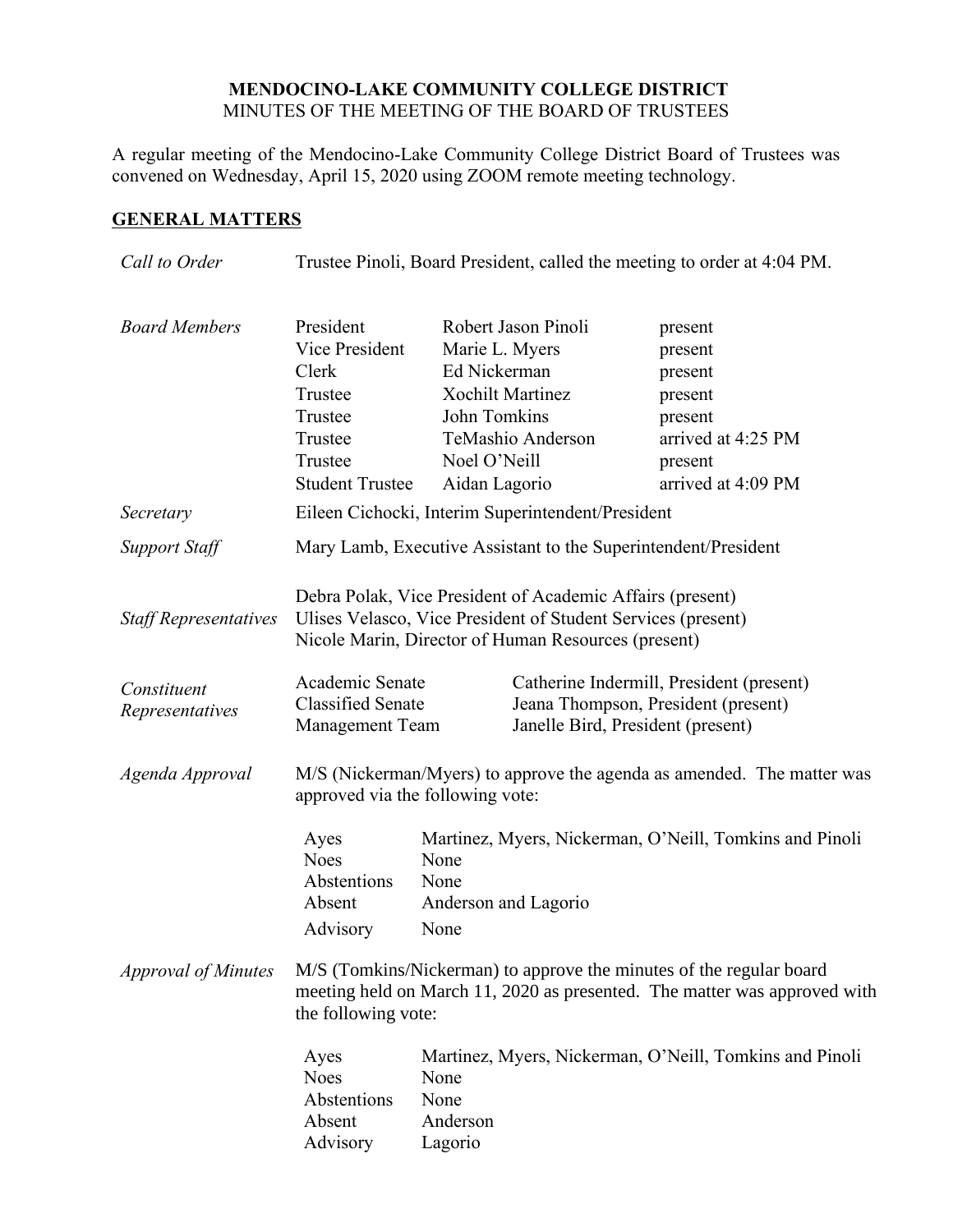*Public Comments on Closed Session Items* • There were no comments from the members of the public at this time.

### **CLOSED SESSION**

The Board adjourned to Closed Session at 4:13 PM with Board President Pinoli stating items 2.1 and 2.4 would be discussed in closed session.

#### **OPEN SESSION**

*Report of Action Taken in Closed Session* The Board returned to open session at 5:23 PM with Board President Pinoli stating there was nothing to report out from closed session.

*Public Comments* • There were no comments from the members of the public at this time.

### **PRESIDENT AND ADMINISTRATION REPORT**

A written report was presented by Interim Superintendent/President Cichocki who added the following information:

We have learned the CARES (Corona Virus Aid Relief and Economic Security) Act allocation to Mendocino College will be at \$1.3 M with a minimum of 50% being distributed directly to students in the form of cash aid. Awards will be based on the greatest need. Given these are emergency funds, we are hoping to begin distribution in the next week. We are currently working on a process that will enable us to do so. The balance of the funding will be used to offset our expenses as related to COVID-19.

The college out-year budgets will be severely impacted by the State and Federal economy. The state will be enacting a budget in June but they will not know the revenue stream from income taxes at that time. The State anticipates having a revised budget released to the public by August 2020.

### **CONSENT AGENDA**

M/S (Nickerman/Myers) Board of Trustees does hereby approve the Consent Agenda as presented. The consent agenda was approved with the following vote:

| Ayes             | Anderson, Martinez, Myers, Nickerman, O'Neill, and Pinoli                   |
|------------------|-----------------------------------------------------------------------------|
| <b>Noes</b>      | None                                                                        |
| Abstentions      | None                                                                        |
| Absent           | Tomkins                                                                     |
| Advisory Lagorio |                                                                             |
|                  | Items with an asterisk * were approved by one motion as the Consent Agenda. |

### **Personnel**

*Consideration to approve the personnel list –*

\*RESOLVED, That the Mendocino-Lake Community College District Board of Trustees does hereby ratify the employment of the short-term noncontinuing (STNC) employees as submitted and presented at the meeting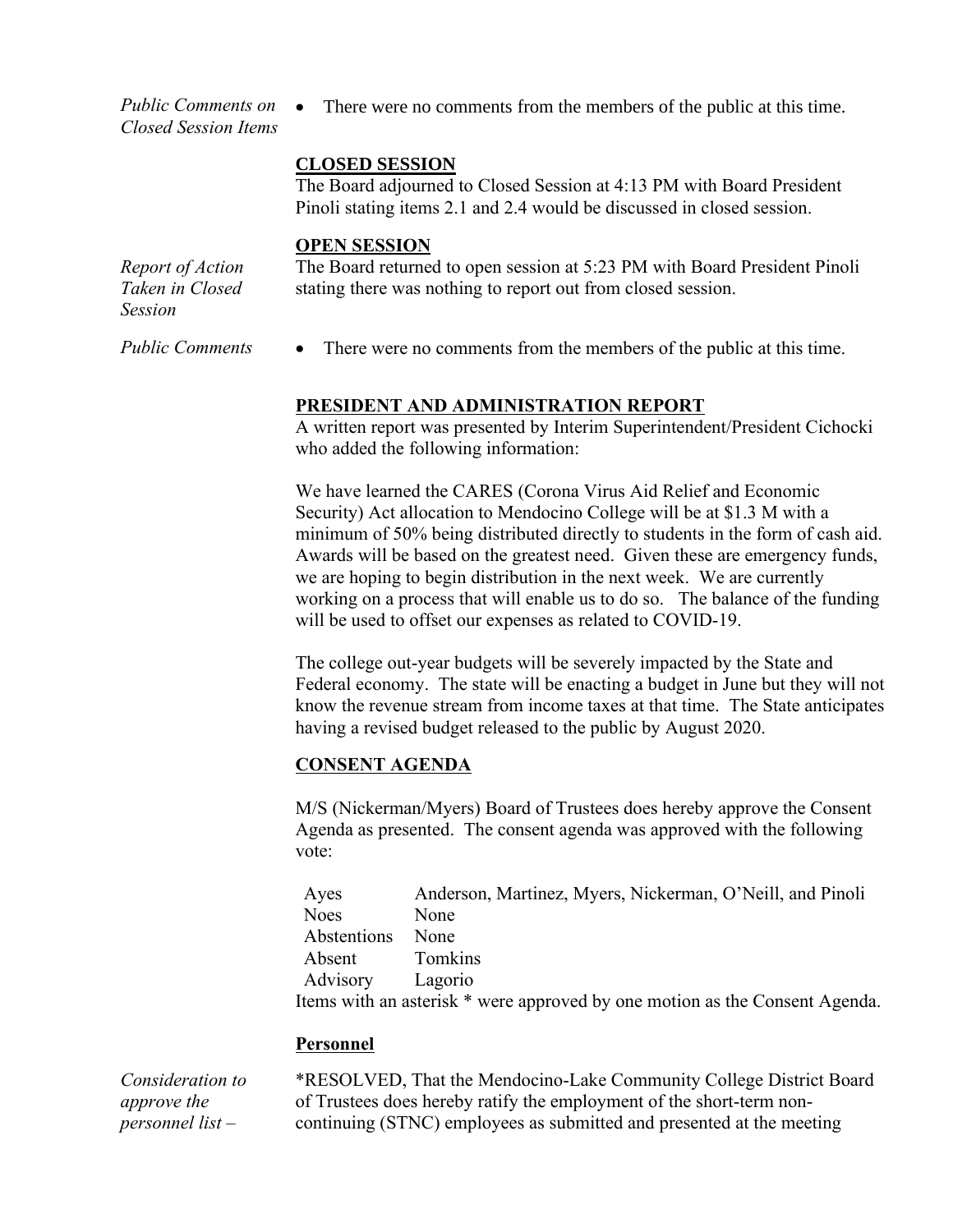*Short-Term Non Continuing (STNC) Employees*

*Consideration to ratify the Resignation/ Retirement – Faculty*

*Consideration to rescind Resignation/ Retirement - Faculty*

of Trustees does hereby approve a one-time, non-precedential suspension of Board Policy 7350; and ratifies the acceptance of retirement of Doug Boswell (Instructor of Automotive Technology) as rescinded. \*RESOLVED, That the Mendocino-Lake Community College District Board

*Consideration to approve Four 10- Hour Day Work Week*

*Consideration to receive the Mendocino College Federation of Teachers (AFT/CFT Local 6322) 2021/22 Contract Reopener*

*Consideration to present the Mendocino-Lake Community College District Contract Reopeners to the Mendocino College Federation of Teachers (AFT/CFT Local 6322) 2021/22*

*Fiscal Report as of February 29, 2020*

\*RESOLVED, That the Mendocino-Lake Community College District Board of Trustees hereby receives the reopener 2021/22 collective bargaining proposal from the Mendocino College Federation of Teachers and directs the Interim Superintendent/President to receive related public comments prior to the May board meeting as presented.

\*RESOLVED, That the Mendocino-Lake Community College District Board of Trustees hereby presents the initial 2021/22 reopener collective bargaining proposal from the Mendocino-Lake Community College District and directs the Interim Superintendent/President to receive related public comments prior to the May Board meeting as presented.

### **Other Items**

\*RESOLVED, That the Mendocino-Lake Community College District Board of Trustees does hereby accept the fiscal report as of February 29, 2020 as presented.

### **INFORMATION/ACTION ITEM**

Board President Pinoli informed the board the first level interviews will be taking place next week. The week of May  $11<sup>th</sup>$  will be when the finalist's forum and the trustee interviews will be taking place. These will all be completed in a virtual format.

Trustee Pinoli also thanked the committee members for the immense amount of work they are completing.

*Superintendent/Presi dent Search*

pending receipt of all necessary employment eligibility requirements.

\*RESOLVED, That the Mendocino-Lake Community College District Board of Trustees does hereby ratify the retirement of Deborah White, Mathematics Instructor, effective June 30, 2020 as presented.

\*RESOLVED, That the Mendocino-Lake Community College District Board

of Trustees does hereby agree to authorize the signing of the agreement with the Classified Employee Unit, MLCCCBU, regarding working four ten-hour days from 5/25/20 through 07/31/20 as presented.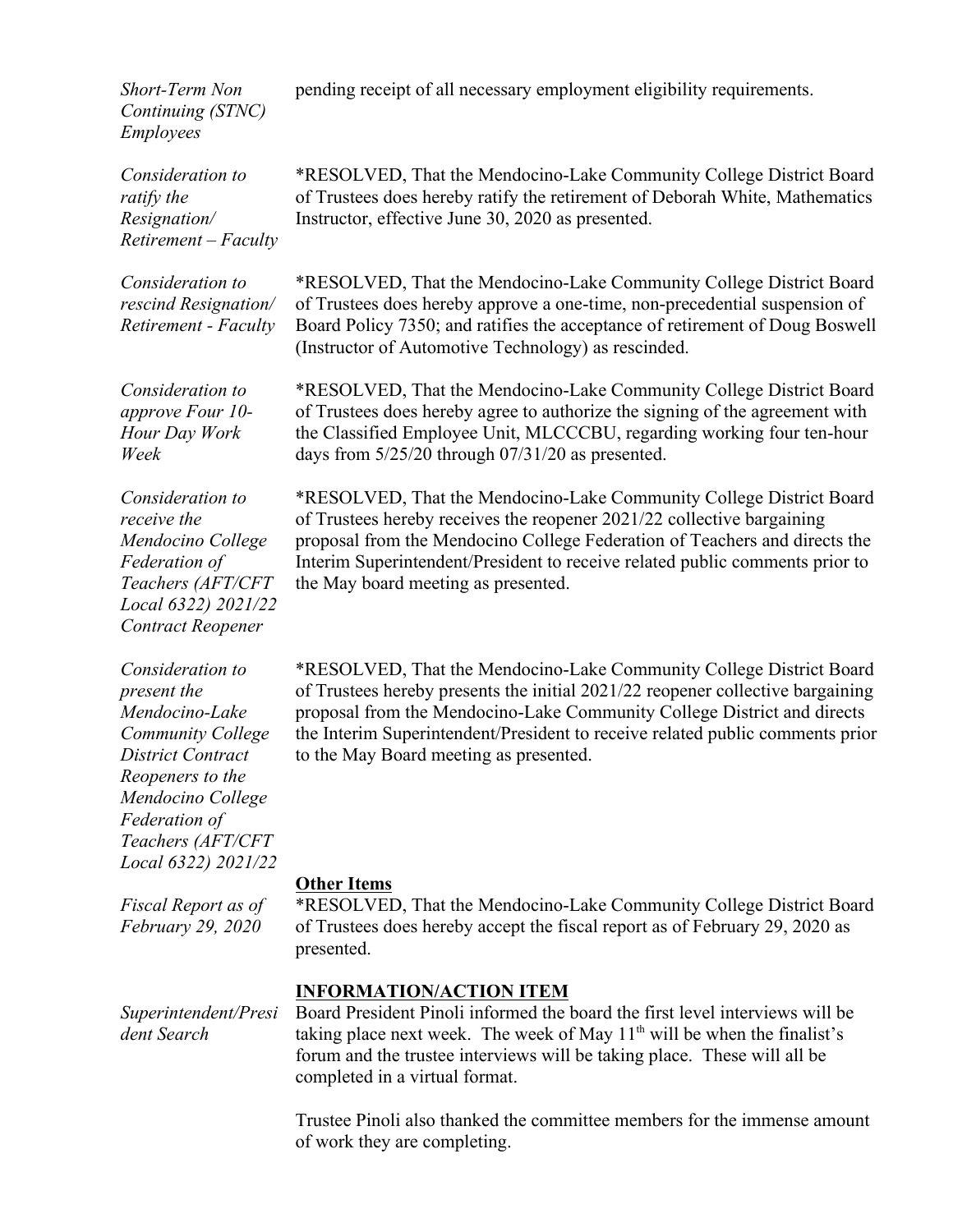The expanded interview committee who will be conducting the first round interviews will be comprised of three trustees, two members of the Academic Senate, two members of the Classified Senate, two members from the Management Team, a Foundation member, a community member, two of the college's Vice Presidents, the Human Resources Director, the Student Trustee and the search consultant.

**ACTION ITEMS** *2019/2020 April Revised Budget* After reviewing the information presented and discussion, the board took the following action: M/S (O'Neill/Nickerman) that the Mendocino-Lake Community College District Board of Trustees does hereby adopt the proposed April Revised Budget as presented and shown on attachments A-1 through I with the following vote: Ayes Anderson, Martinez, Nickerman, O'Neill, Tomkins and Pinoli Noes Myers Abstentions None Absent None Advisory Lagorio *Contracts and Agreements – Quarterly Ratification* After reviewing the information presented and discussion, the board took the following action: M/S (Tomkins/Martinez) that the Mendocino-Lake Community College District Board of Trustees does hereby ratify the contracts and agreements as presented with the following vote: Ayes Anderson, Martinez, Myers, Nickerman, O'Neill, Tomkins and Pinoli Noes None Abstentions None Absent None Advisory Lagorio *Awarding of Audit Contract for Fiscal Year Ending June 30, 2020* After reviewing the information presented and discussion, the board took the following action: M/S (Myers/Martinez) that the Mendocino-Lake Community College District Board of Trustees does hereby award the audit contract for the fiscal year ending June 30, 2020 at a price of \$35,817/District and \$8,204/Foundation to the Certified Public Accounting firm of Cossolias, Wilson, Dominquez and Leavitt (CWDL) as presented with the following vote: Ayes Anderson, Martinez, Myers, Nickerman, O'Neill, Tomkins and Pinoli Noes None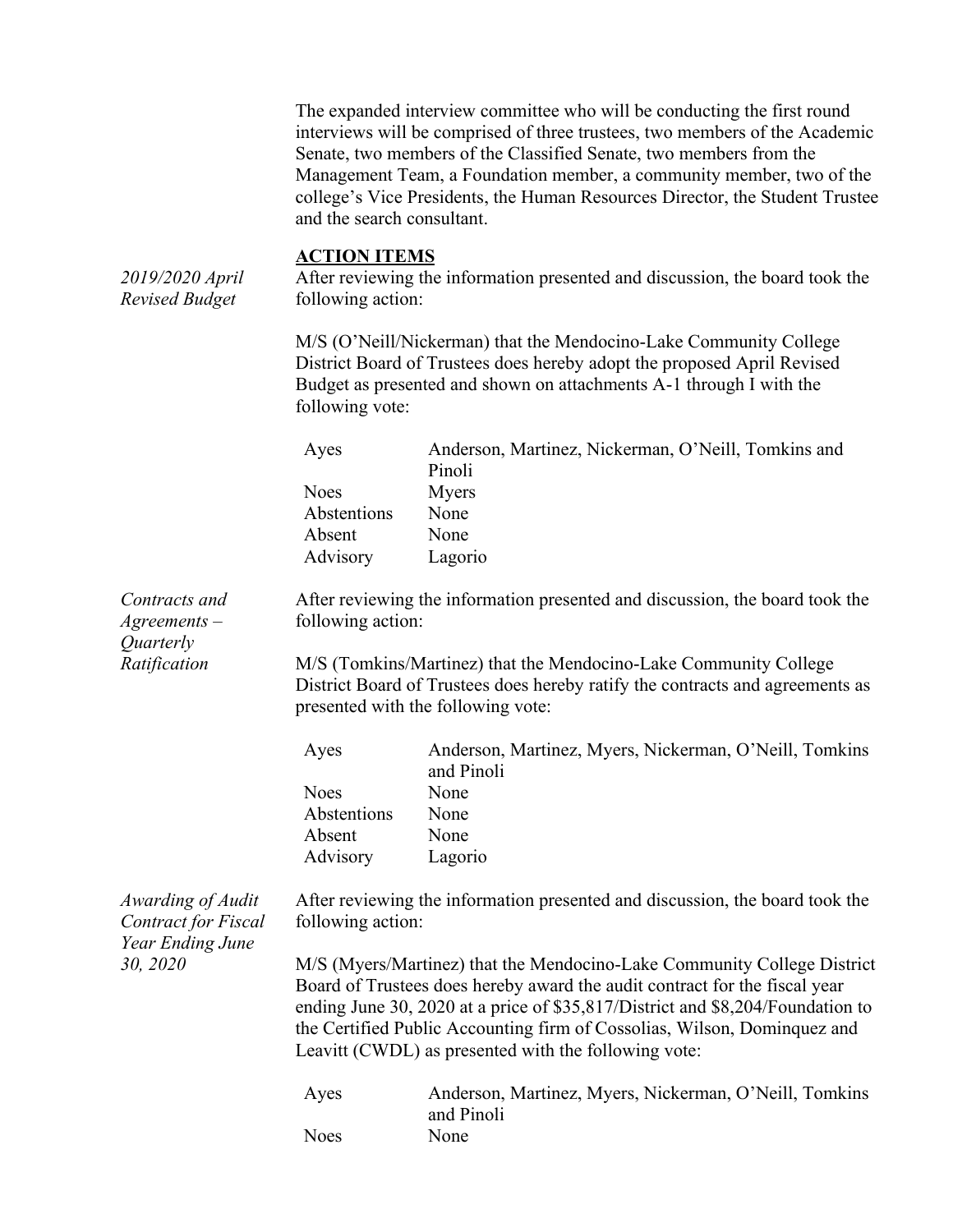|                                                                         | Abstentions<br>Absent | None<br>None                                                                                                                                                                                                                                                                                         |
|-------------------------------------------------------------------------|-----------------------|------------------------------------------------------------------------------------------------------------------------------------------------------------------------------------------------------------------------------------------------------------------------------------------------------|
|                                                                         | Advisory              | Lagorio                                                                                                                                                                                                                                                                                              |
| Emergency<br>Conditions (COVID-<br>$19$ ) – Resolution 04-<br>$20 - 01$ | following action:     | After reviewing and discussing the information presented, the board took the                                                                                                                                                                                                                         |
|                                                                         | presented.            | M/S (Nickerman/Tomkins) that the Mendocino-Lake Community College<br>District Board of Trustees does hereby adopt Resolution 04-20-01, Emergency<br>Authorization to Prepare and Respond Effectively to Novel Coronavirus<br>(COVID-19) Declaring Emergency Conditions Exist at Mendocino College as |
|                                                                         | Ayes                  | Anderson, Martinez, Myers, Nickerman, O'Neill, Tomkins<br>and Pinoli                                                                                                                                                                                                                                 |
|                                                                         | <b>Noes</b>           | None                                                                                                                                                                                                                                                                                                 |
|                                                                         | Abstentions           | None                                                                                                                                                                                                                                                                                                 |
|                                                                         | Absent                | None                                                                                                                                                                                                                                                                                                 |
|                                                                         | Advisory              | Lagorio                                                                                                                                                                                                                                                                                              |
| Specifications of<br>Election Order and<br>Request for                  | following action:     | After reviewing and discussing the information presented, the board took the                                                                                                                                                                                                                         |
| $Consolidation -$<br>Resolution 04-20-02                                |                       | M/S (Nickerman/O'Neill) that the Mendocino-Lake Community College<br>District Board of Trustees does hereby adopt Resolution 04-20-02,<br>Specifications of Election Order and Request for Consolidation as presented.                                                                               |
|                                                                         | Ayes                  | Anderson, Martinez, Myers, Nickerman, O'Neill, Tomkins<br>and Pinoli                                                                                                                                                                                                                                 |
|                                                                         | <b>Noes</b>           | None                                                                                                                                                                                                                                                                                                 |
|                                                                         | Abstentions           | None                                                                                                                                                                                                                                                                                                 |
|                                                                         | Absent                | None                                                                                                                                                                                                                                                                                                 |
|                                                                         | Advisory              | Lagorio                                                                                                                                                                                                                                                                                              |
| <b>Board Policies and</b><br>Revisions – Second<br>Reading              | following action:     | After reviewing the information presented and discussion, the board took the                                                                                                                                                                                                                         |
|                                                                         | vote:                 | M/S (Tomkins/Anderson) that the Mendocino-Lake Community College<br>District Board of Trustees hereby adopts the additions and/or revisions to<br>Board Policy 3350 and Board Policy 3720 as presented with the following                                                                            |
|                                                                         | Ayes                  | Anderson, Martinez, Myers, Nickerman, O'Neill, Tomkins<br>and Pinoli                                                                                                                                                                                                                                 |
|                                                                         | <b>Noes</b>           | None                                                                                                                                                                                                                                                                                                 |
|                                                                         | Abstentions           | None                                                                                                                                                                                                                                                                                                 |
|                                                                         | Absent                | None                                                                                                                                                                                                                                                                                                 |
|                                                                         | Advisory              | Lagorio                                                                                                                                                                                                                                                                                              |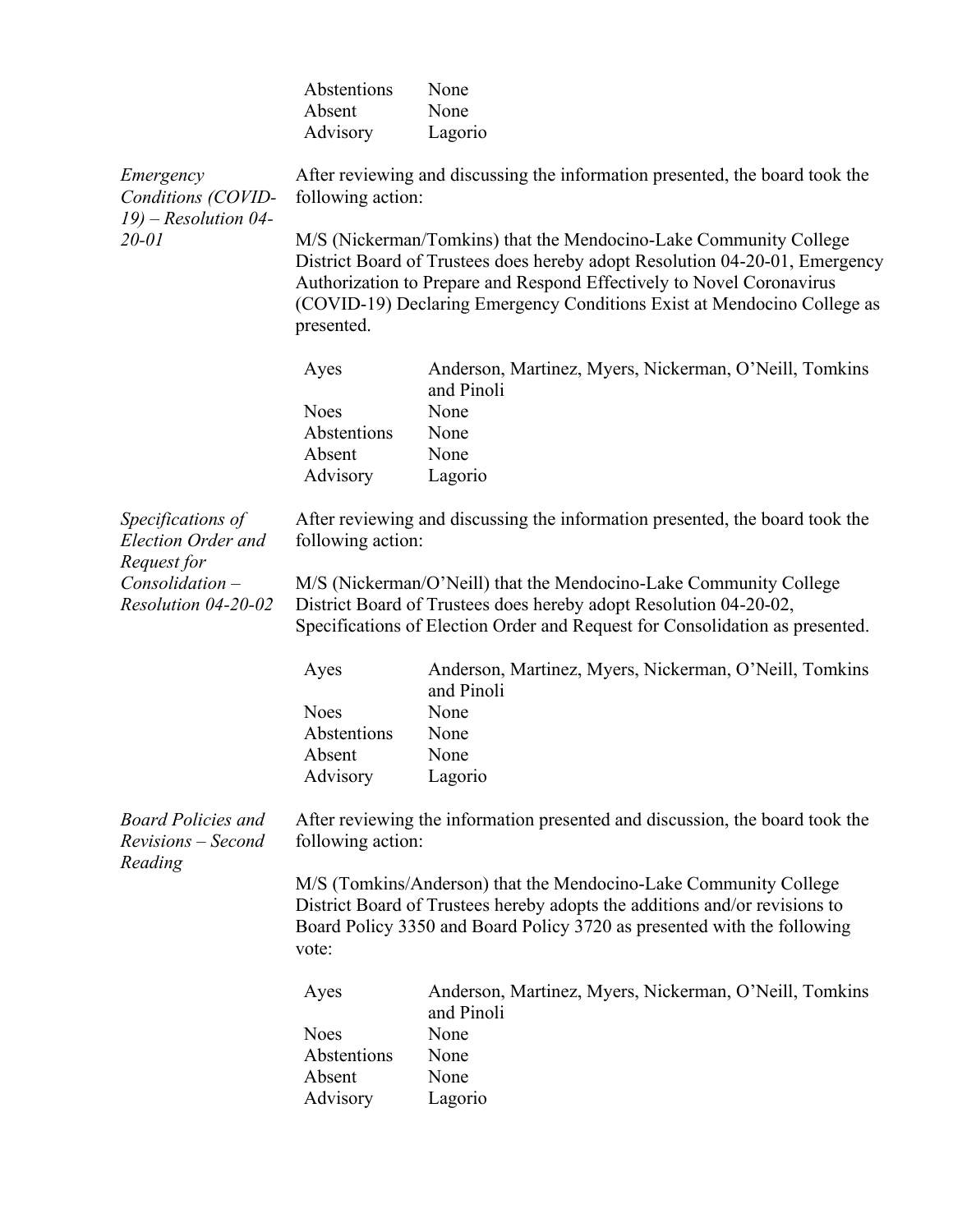*Board Policy Deletions – Second Reading*

After reviewing the information presented and discussion, the board took the following action:

M/S (Myers/Nickerman) that the Mendocino-Lake Community College District Board of Trustees hereby approves the deletion of Board Policy 510 and Board Policy 4108 as presented with the following vote:

| Ayes        | Anderson, Martinez, Myers, Nickerman, O'Neill, Tomkins<br>and Pinoli |
|-------------|----------------------------------------------------------------------|
| <b>Noes</b> | None                                                                 |
| Abstentions | None                                                                 |
| Absent      | None                                                                 |
| Advisory    | Lagorio                                                              |

*The Efforts to Move Instruction and Student Services to Remote Methods in response to COVID-19 virus*

Vice President of Instruction Polak and Vice President of Student Services Velasco presented information on the efforts to move our instruction and student services to a remote method of delivery in light of the COVID-19 virus pandemic.

### **INFORMATIONAL REPORTS**

| <b>Health Benefits</b><br>Fund Report as of<br>February 29, 2019            | The Health Benefits Fund Report as of February 29, 2020 was submitted as<br>information by Nicole Marin, Director of Human Resources.                                                                                                    |
|-----------------------------------------------------------------------------|------------------------------------------------------------------------------------------------------------------------------------------------------------------------------------------------------------------------------------------|
| Mendocino College<br>Foundation, Inc.                                       | A written informational report was submitted by Katie Fairbairn, Executive<br>Director of the Mendocino College Foundation who stated she had nothing to<br>add.                                                                         |
| <b>Constituents Group</b><br>Reports                                        | <b>Academic Senate</b><br>A written report was submitted by Academic Senate President Catherine<br>Indermill who stated she had nothing to add.                                                                                          |
|                                                                             | <b>Classified Senate</b><br>A written report was submitted by Classified Senate President Jeana<br>Thompson.                                                                                                                             |
|                                                                             | <b>Management Team</b><br>A written report was submitted by Management Team President Janelle Bird<br>who stated she had nothing to add.                                                                                                 |
| <b>Board Policy</b><br>Additions and<br><b>Revisions</b> - First<br>Reading | Board policy 4225 – Course Repetition and Board policy 4400 – Community<br>Services Programs were presented as information for review. Discussion<br>and/or adoption of these policies will take place at the May 2020 board<br>meeting. |
|                                                                             | <b>TRUSTEE COMMUNICATION</b>                                                                                                                                                                                                             |